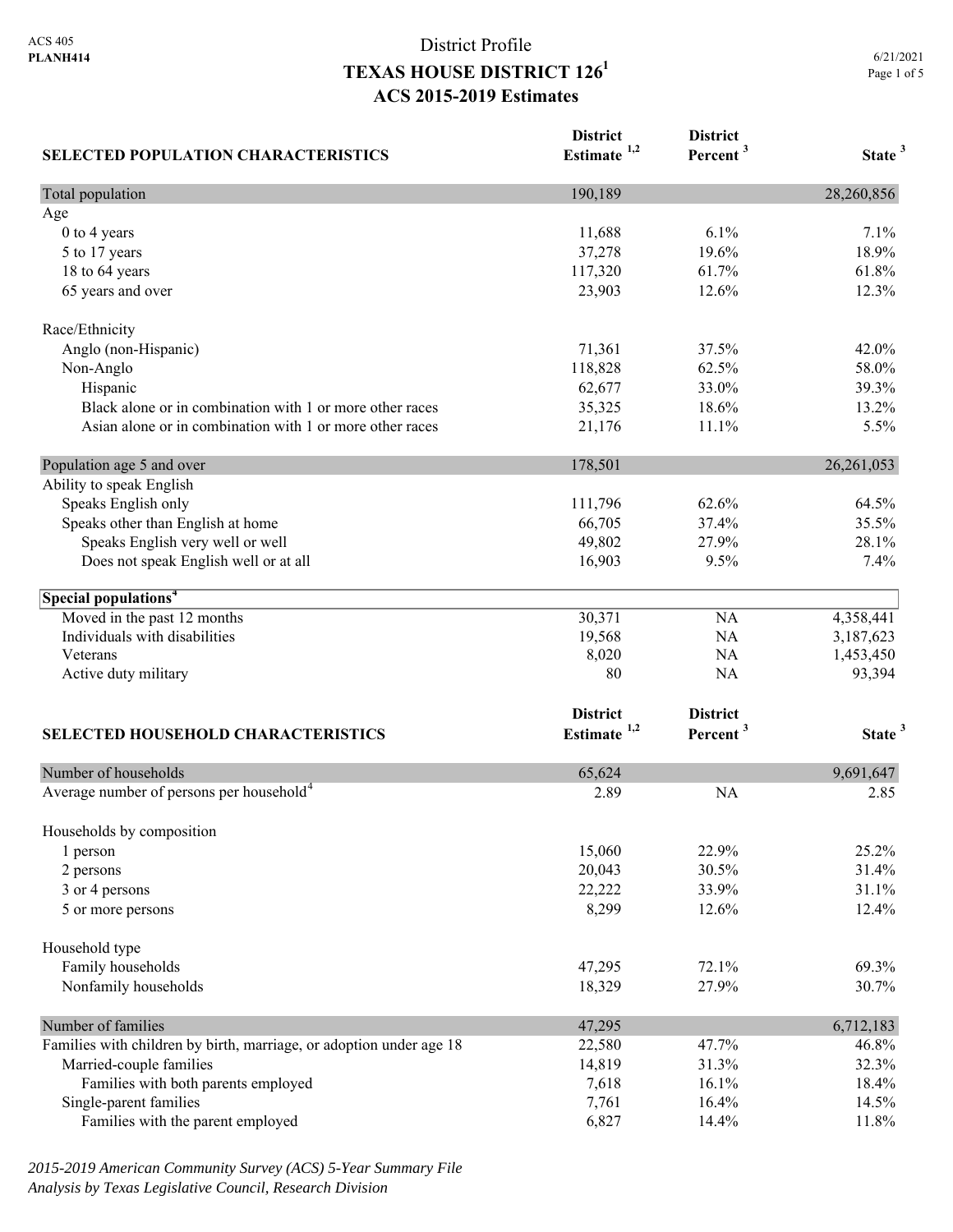## District Profile **TEXAS HOUSE DISTRICT 1261 ACS 2015-2019 Estimates**

| <b>SELECTED EDUCATION CHARACTERISTICS</b>                                | <b>District</b><br>Estimate $1,2$ | <b>District</b><br>Percent <sup>3</sup> | State <sup>3</sup> |
|--------------------------------------------------------------------------|-----------------------------------|-----------------------------------------|--------------------|
| Population age 3 and over enrolled in school                             | 52,537                            |                                         | 7,681,758          |
| School status                                                            |                                   |                                         |                    |
| In preschool (public and private)                                        | 3,305                             | 6.3%                                    | 6.0%               |
| In kindergarten, elementary, middle, or high school (public and private) | 37,857                            | 72.1%                                   | 69.8%              |
| In preschool through 12th grade (public only)                            | 36,476                            | 69.4%                                   | 68.8%              |
| In college, graduate, or professional school                             | 11,375                            | 21.7%                                   | 24.3%              |
| Population age 25 and over                                               | 123,875                           |                                         | 18,131,554         |
| <b>Educational</b> attainment                                            |                                   |                                         |                    |
| Bachelor's degree or higher                                              | 42,863                            | 34.6%                                   | 29.9%              |
| Less than high school graduate                                           | 16,333                            | 13.2%                                   | 16.3%              |
| <b>SELECTED LABOR CHARACTERISTICS</b>                                    | <b>District</b><br>Estimate $1,2$ | <b>District</b><br>Percent <sup>3</sup> | State <sup>3</sup> |
| Civilian employed population age 16 and over                             | 92,897                            |                                         | 13,253,631         |
| Civilian employment sector                                               |                                   |                                         |                    |
| Private sector                                                           | 77,777                            | 83.7%                                   | 80.1%              |
| Government sector                                                        | 8,561                             | 9.2%                                    | 13.0%              |
| Self-employed                                                            | 6,102                             | 6.6%                                    | 6.7%               |
| Industry for civilian employed population                                |                                   |                                         |                    |
| Agriculture, forestry, fishing, hunting, and mining                      | 3,002                             | 3.2%                                    | 3.0%               |
| Construction                                                             | 7,315                             | 7.9%                                    | 8.6%               |
| Manufacturing                                                            | 11,020                            | 11.9%                                   | 8.5%               |
| Wholesale trade                                                          | 3,738                             | 4.0%                                    | 2.9%               |
| Retail trade                                                             | 10,196                            | 11.0%                                   | 11.4%              |
| Transportation and warehousing and utilities                             | 5,461                             | 5.9%                                    | 5.9%               |
| Information                                                              | 1,076                             | 1.2%                                    | 1.7%               |
| Finance and insurance, and real estate and rental and leasing            | 5,272                             | 5.7%                                    | 6.7%               |
| Professional, scientific, management, administrative, and waste mgmt.    | 12,956                            | 13.9%                                   | 11.5%              |
| Educational services and health care and social assistance               | 17,394                            | 18.7%                                   | 21.6%              |
| Arts, entertainment, recreation, accommodation, and food services        | 8,283                             | 8.9%                                    | 9.2%               |
| Other services, except public administration                             | 5,498                             | 5.9%                                    | 5.2%               |
| Public administration                                                    | 1,686                             | 1.8%                                    | 4.0%               |
| Population age 16 to 64                                                  | 123,231                           |                                         | 18,273,711         |
| Worked at all in the past 12 months                                      | 95,209                            | 77.3%                                   | 75.4%              |
| Worked 50-52 weeks                                                       | 73,143                            | 59.4%                                   | 59.0%              |
| Usually worked 35 or more hours per week                                 | 65,721                            | 53.3%                                   | 52.2%              |

Usually worked less than 35 hours per week  $7,422$  6.0% 6.8% 6.8%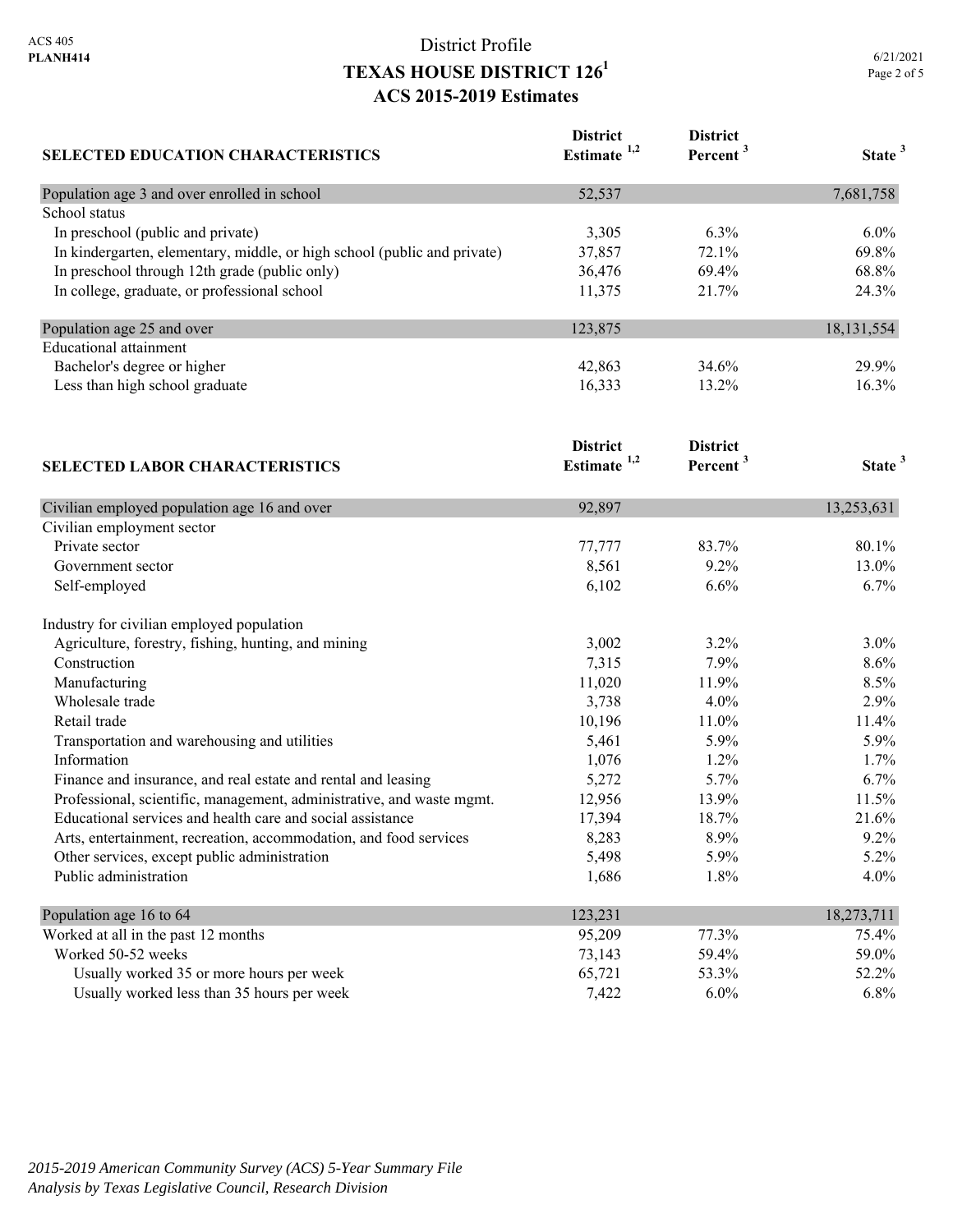# District Profile **TEXAS HOUSE DISTRICT 1261 ACS 2015-2019 Estimates**

|                                                                 | <b>District</b><br>Estimate $1,2$ | <b>District</b><br>Percent <sup>3</sup> | State <sup>3</sup> |
|-----------------------------------------------------------------|-----------------------------------|-----------------------------------------|--------------------|
| <b>SELECTED LABOR CHARACTERISTICS (continued)</b>               |                                   |                                         |                    |
| Workers age 16 and over                                         | 91,385                            |                                         | 13,115,511         |
| Means of transportation to work                                 |                                   |                                         |                    |
| Public transportation                                           | 1,850                             | 2.0%                                    | 1.4%               |
| Private vehicle                                                 | 82,938                            | 90.8%                                   | 90.5%              |
| Walk / bicycle / motorcycle                                     | 1,381                             | 1.5%                                    | 1.9%               |
| Taxi / other means                                              | 932                               | 1.0%                                    | 1.2%               |
| Worked at home                                                  | 4,284                             | 4.7%                                    | 5.0%               |
| Travel time to work <sup>5</sup>                                |                                   |                                         |                    |
| Less than 15 minutes                                            | 14,863                            | 16.3%                                   | 23.6%              |
| 15 minutes to 29 minutes                                        | 26,394                            | 28.9%                                   | 34.2%              |
| 30 minutes to 44 minutes                                        | 23,311                            | 25.5%                                   | 20.8%              |
| 45 minutes to 59 minutes                                        | 11,373                            | 12.4%                                   | 8.3%               |
| 60 minutes or more                                              | 11,160                            | 12.2%                                   | 8.1%               |
|                                                                 | <b>District</b>                   | <b>District</b>                         |                    |
| <b>SELECTED INCOME CHARACTERISTICS</b>                          | Estimate <sup>1,2</sup>           | Percent <sup>3</sup>                    | State <sup>3</sup> |
| Persons in poverty <sup>6</sup>                                 | 21,289                            | 11.3%                                   | 14.7%              |
| Per capita income <sup>4</sup>                                  | \$34,969                          | NA                                      | \$31,277           |
| Number of households                                            | 65,624                            |                                         | 9,691,647          |
| Annual household income                                         |                                   |                                         |                    |
| Less than \$10,000                                              | 2,654                             | 4.0%                                    | 6.1%               |
| \$10,000 to \$24,999                                            | 5,897                             | $9.0\%$                                 | 12.9%              |
| \$25,000 to \$49,999                                            | 14,546                            | 22.2%                                   | 21.8%              |
| \$50,000 to \$99,999                                            | 20,427                            | 31.1%                                   | 30.1%              |
| \$100,000 to \$199,999                                          | 16,077                            | 24.5%                                   | 21.7%              |
| \$200,000 and over                                              | 6,023                             | 9.2%                                    | 7.4%               |
| Households with social security income                          | 15,529                            | 23.7%                                   | 25.6%              |
| Households with supplemental security income (SSI)              | 2,563                             | 3.9%                                    | 4.7%               |
| Households with public assistance income'                       | 1,316                             | 2.0%                                    | 1.4%               |
| Households that received food stamps/SNAP in the past 12 months | 6,095                             | 9.3%                                    | 11.8%              |
| Number of families living in poverty                            | 4,145                             |                                         | 759,269            |
| With related children under age 18                              | 3,062                             | 73.9%                                   | 77.1%              |
| Married couple families                                         | 946                               | 22.8%                                   | 26.2%              |
| Single-parent families                                          | 2,116                             | 51.0%                                   | 50.9%              |
| Female head of household                                        | 1,867                             | 45.0%                                   | 44.4%              |
| Male head of household                                          | 249                               | $6.0\%$                                 | 6.4%               |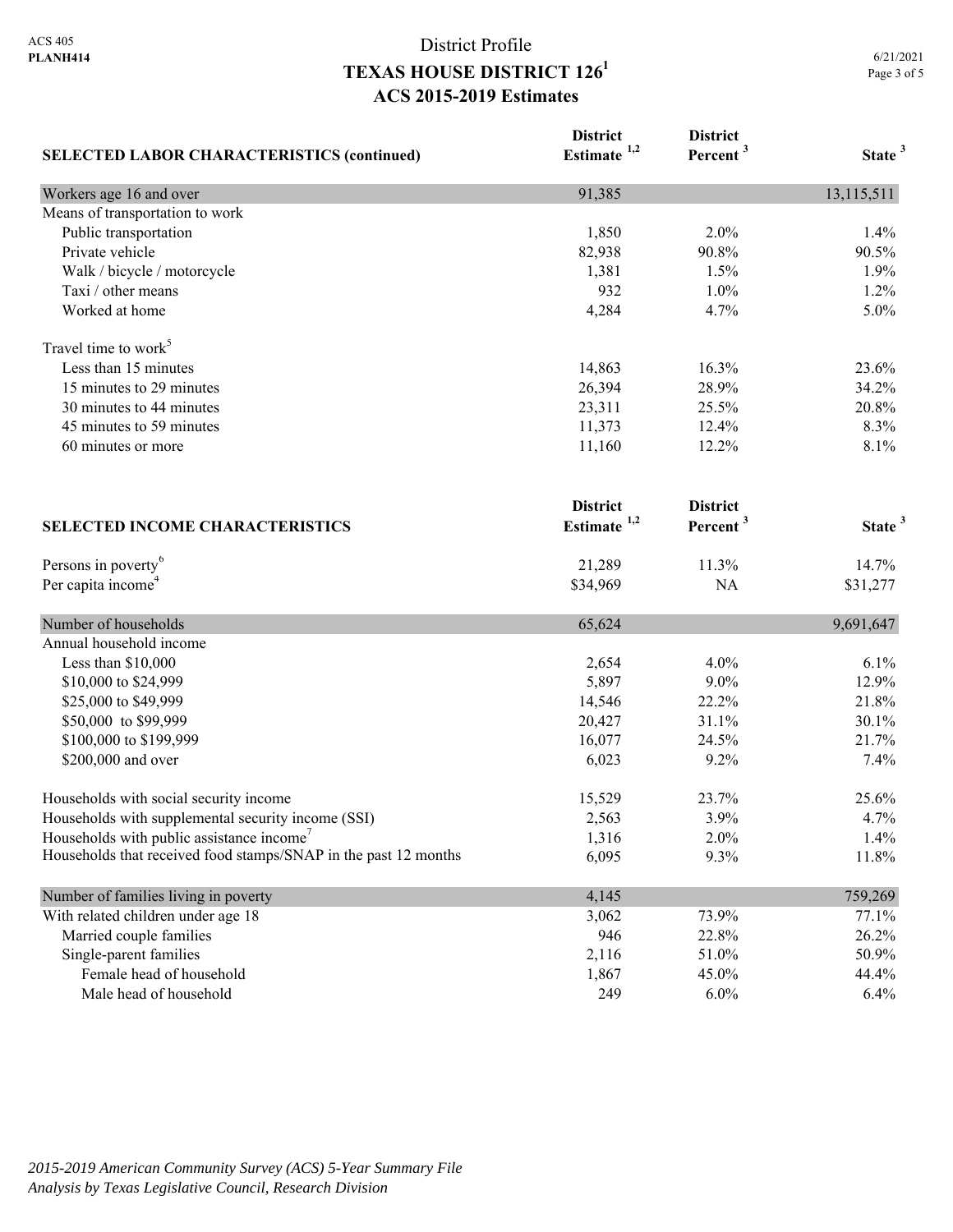Age of housing

Occupancy status

Value of owner-occupied housing

**SELECTED HOUSING CHARACTERISTICS**

## District Profile **TEXAS HOUSE DISTRICT 1261 ACS 2015-2019 Estimates**

Page 4 of 5 **District Estimate 1,2 District Percent <sup>3</sup> State <sup>3</sup>** Number of housing units 10,937,026 Built in 2010 or later 10.4% 10.4% 10.4% 10.4% 10.4% 10.4% 10.4% 10.4% 10.5 and 10.4% 10.4% 10.4% 10.5 and 10.4% Built between 2000 and 2009 16,428 23.2% 19.3% Built between 1990 and 1999 12,510 17.7% 15.2% Built between 1970 and 1989 33,537 47.4% 31.4% Built before 1970 23.7% 23.7% Owner-occupied 39,879 56.4% 54.9% Renter-occupied 25,745 36.4% 33.7% Vacant 11.4% **11.4%** 11.4% **12.5%** 12.9% 12.9% 12.9% 12.9% 12.9% 12.9% 12.9% 12.9% 12.9% 12.9% 12.9% 12.9% 12.9% 12.9% 12.9% 12.9% 12.9% 12.9% 12.9% 12.9% 12.9% 12.9% 12.9% 12.9% 12.9% 12.9% 12.9% 12.9% 12.9% 12.9% 12.9% 1 Median gross rent (contract rent plus estimated utility and fuel  $\cosh^4$  \$1,195 NA \$1,045 Median value of owner-occupied housing units<sup>4</sup> \$189,600 NA \$172,500 Number of owner-occupied housing units 39,879 6,004,802 Less than \$50,000 831 2.1% 8.9% \$50,000 to \$99,999 3,560 8.9% 16.5% 8.9% 16.5%

| \$100,000 to \$199,999                                      | 17,388          | 43.6%         | 32.2%         |
|-------------------------------------------------------------|-----------------|---------------|---------------|
| \$200,000 to \$499,999<br>\$500,000 and above               | 16,150<br>1,950 | 40.5%<br>4.9% | 34.8%<br>7.6% |
|                                                             |                 |               |               |
| 35 percent or more                                          | 6,154           | 15.4%         | 15.3%         |
| 20 to 34.9 percent                                          | 9,817           | 24.6%         | 24.9%         |
| Less than 20 percent                                        | 23,551          | 59.1%         | 59.0%         |
| Vehicles available in owner-occupied housing units          |                 |               |               |
| No vehicle                                                  | 422             | 1.1%          | 2.1%          |
| One or more vehicles                                        | 39,457          | 98.9%         | 97.9%         |
| Number of renter-occupied housing units                     | 25,745          |               | 3,686,845     |
| Gross rent <sup>9</sup>                                     |                 |               |               |
| Less than \$500                                             | 358             | 1.4%          | 6.2%          |
| \$500 to \$749                                              | 1,161           | 4.5%          | 13.4%         |
| \$750 to \$999                                              | 5,082           | 19.7%         | 24.2%         |
| \$1,000 to \$1,249                                          | 7,789           | 30.3%         | 20.7%         |
| \$1,250 and above                                           | 10,966          | 42.6%         | 30.5%         |
| Gross rent as a percentage of household income <sup>8</sup> |                 |               |               |
| 35 percent or more                                          | 10,210          | 39.7%         | 35.9%         |
| 20 to 34.9 percent                                          | 9,724           | 37.8%         | 32.1%         |
| Less than 20 percent                                        | 5,280           | 20.5%         | 24.9%         |
| Vehicles available in renter-occupied housing units         |                 |               |               |
| No vehicle                                                  | 1,886           | 7.3%          | $10.5\%$      |
| One or more vehicles                                        | 23,859          | 92.7%         | 89.5%         |